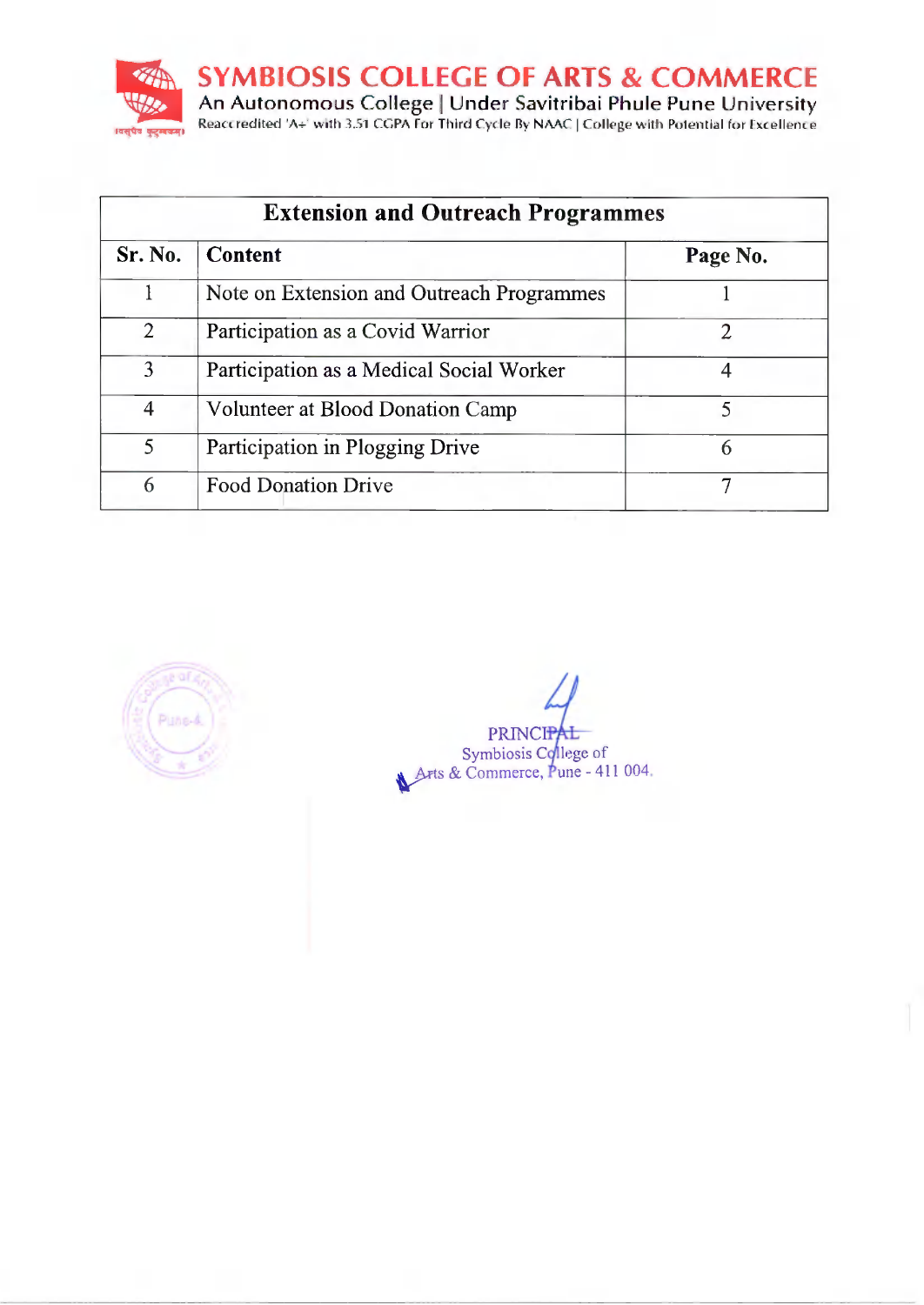

### 1. Note on Extension and Outreach Programmes

Our NSS volunteers through regular activities visit rural areas, surrounding slums and voluntary agencies to understand social issues. These volunteers help the villages and underprivileged people by giving them new ideas for the development of the village and to improve the standard of living of the villagers.

During the COVID -19 Pandemic our NSS Volunteers worked as a Covid Warrior, Medical Social Worker at Jumbo Covid Centers. Many students participated as a volunteers at Blood donation campaign, Garbage Collection Drive, Food packets distribution campaign, Vaccination centers, Mask and Sanitizer distribution campaign and may more social service campaign organized by various NGOs.



Symbiosis/College of Arts & Commerce, Pune - 411 004.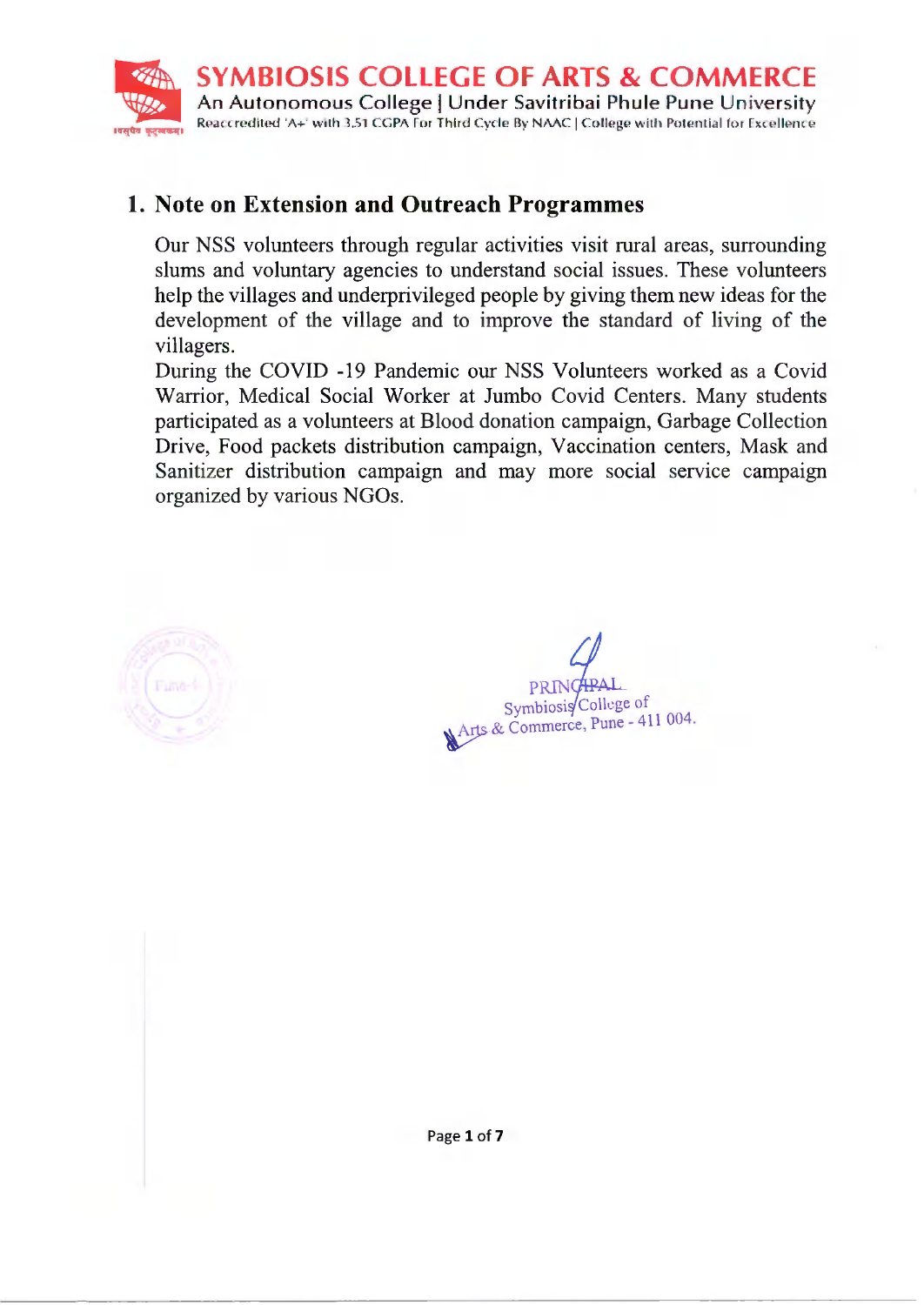

# 2. Covid Warrior

During Covid-9 Pandemic our NSS Volunteers worked as a Covid warrior at several Covid Jumbo Centres.



Page 2 of 7

**PRINCYPA** Symbiosis College of Arts & Commerce, Pune - 411 004.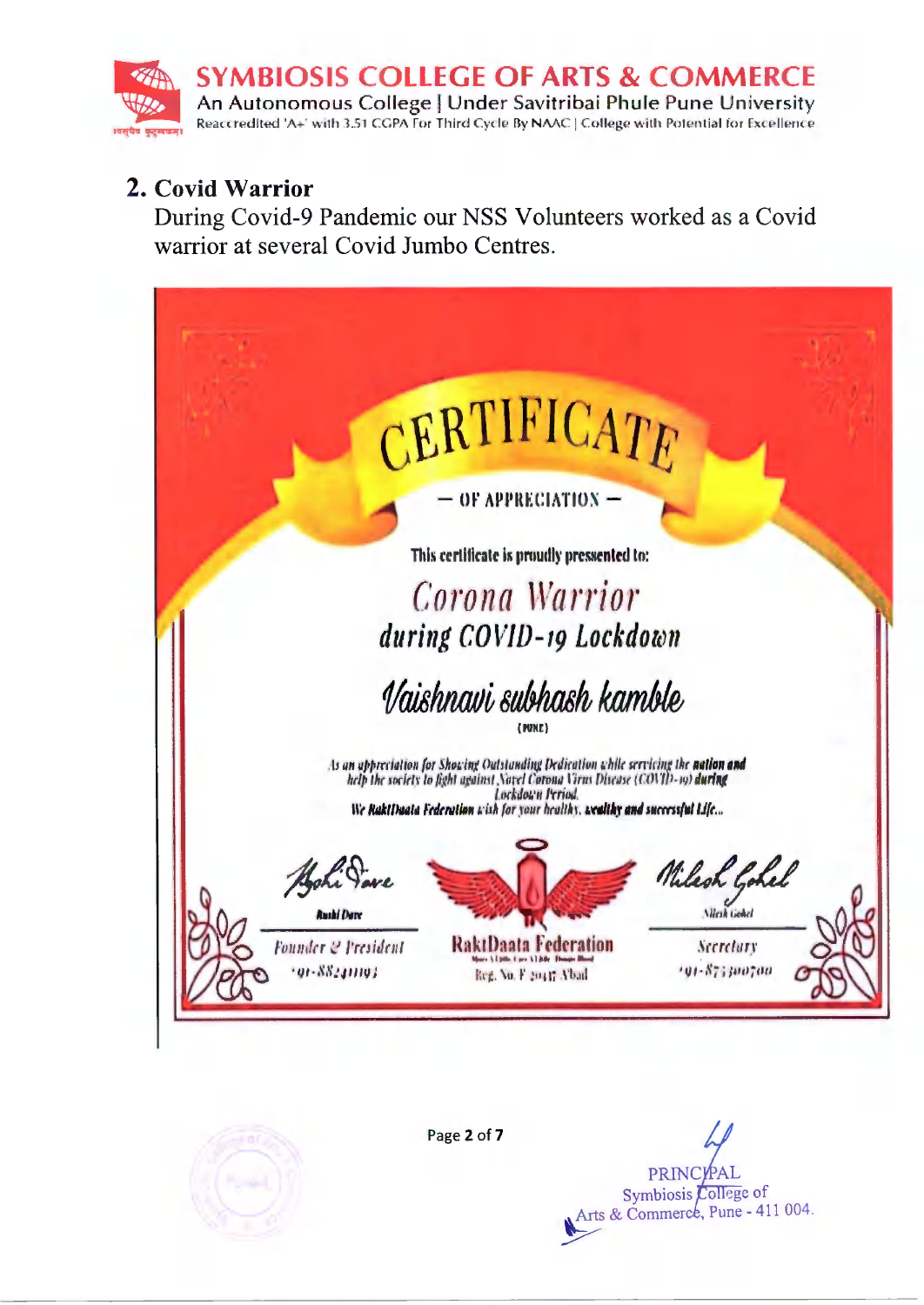**SYMBIOSIS COLLEGE OF ARTS & COMMERCE** 

An Autonomous College | Under Savitribai Phule Pune University Reaccredited 'A+' with 3.51 CGPA For Third Cycle By NAAC | College with Potential for Excellence







Page 3 of 7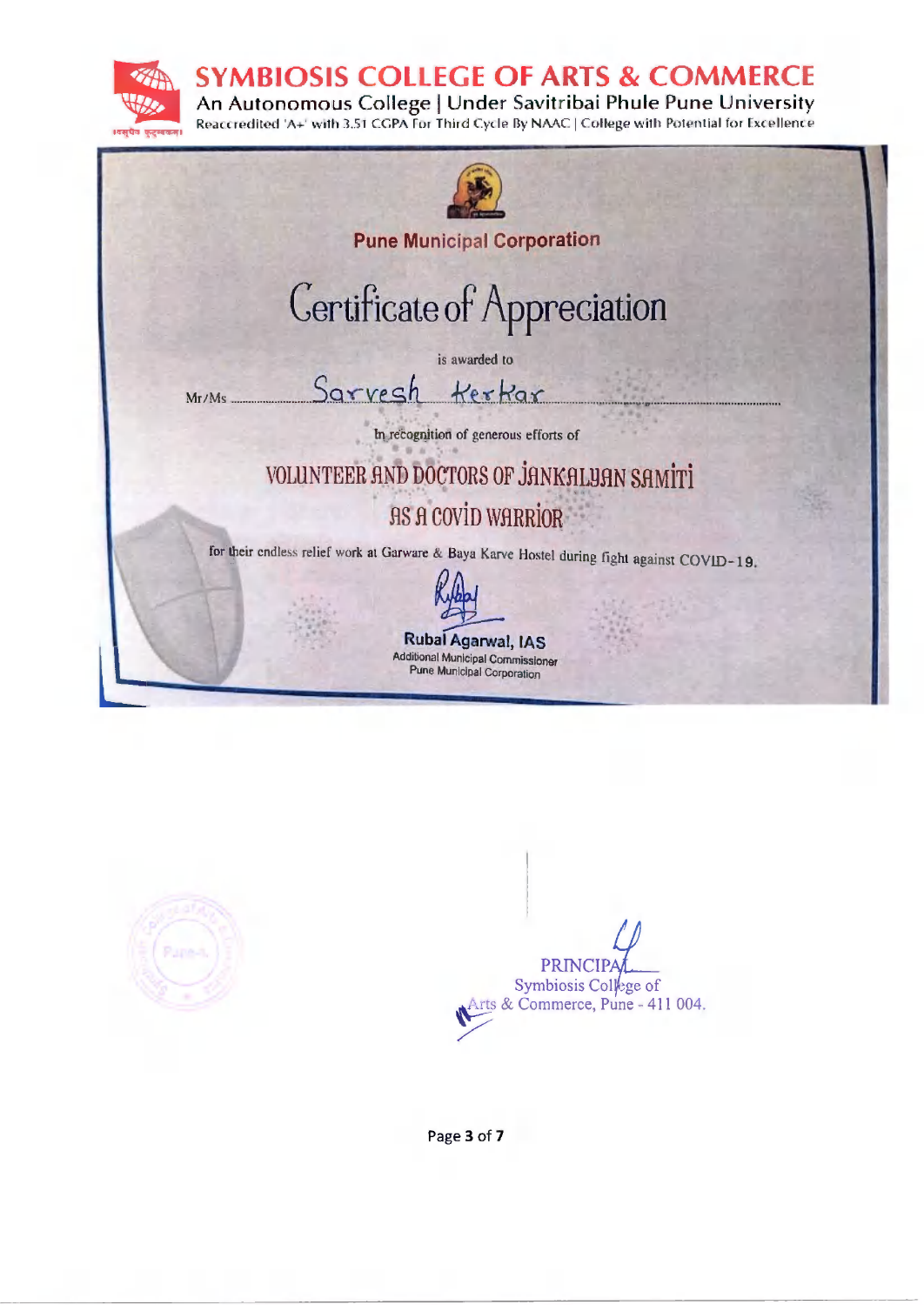

# **3. Medical Social Worker**

Our students worked as Medical Social worker during the covid-19 Pandemic.

**dedbras Healthcare W29 - 2643070** TO WHOMESOEVER IT MAY CONCERN This is to certify that Ms, Bhavana Lokfort Suryawanahi was working in<br>Annausheb: Magar Stadium, Jumbo Covid Centre, Nehrungar as a Medical<br>Secial Worker on contractual basis since 18/04/2021 to 31/05/2021. He/she has been relieved from the services of Annesaheb Magar Stadium, Jumba Covid Centre, Nehrunagar at the close of working hours of 31/05/2021 During this period his/her overall performance was found satisfactory and having good organization system's knowledge as well. We wish him/her all the very best for his/her future endeavours. Dr Sangcam Kapale Doan, Amazoniel Hagie Stadfunk Jumbo Covid centra, Nebramanor



Page 4 of 7

**PRINCIP** Symbiosis College of rts & Commerce, Pune - 411 004.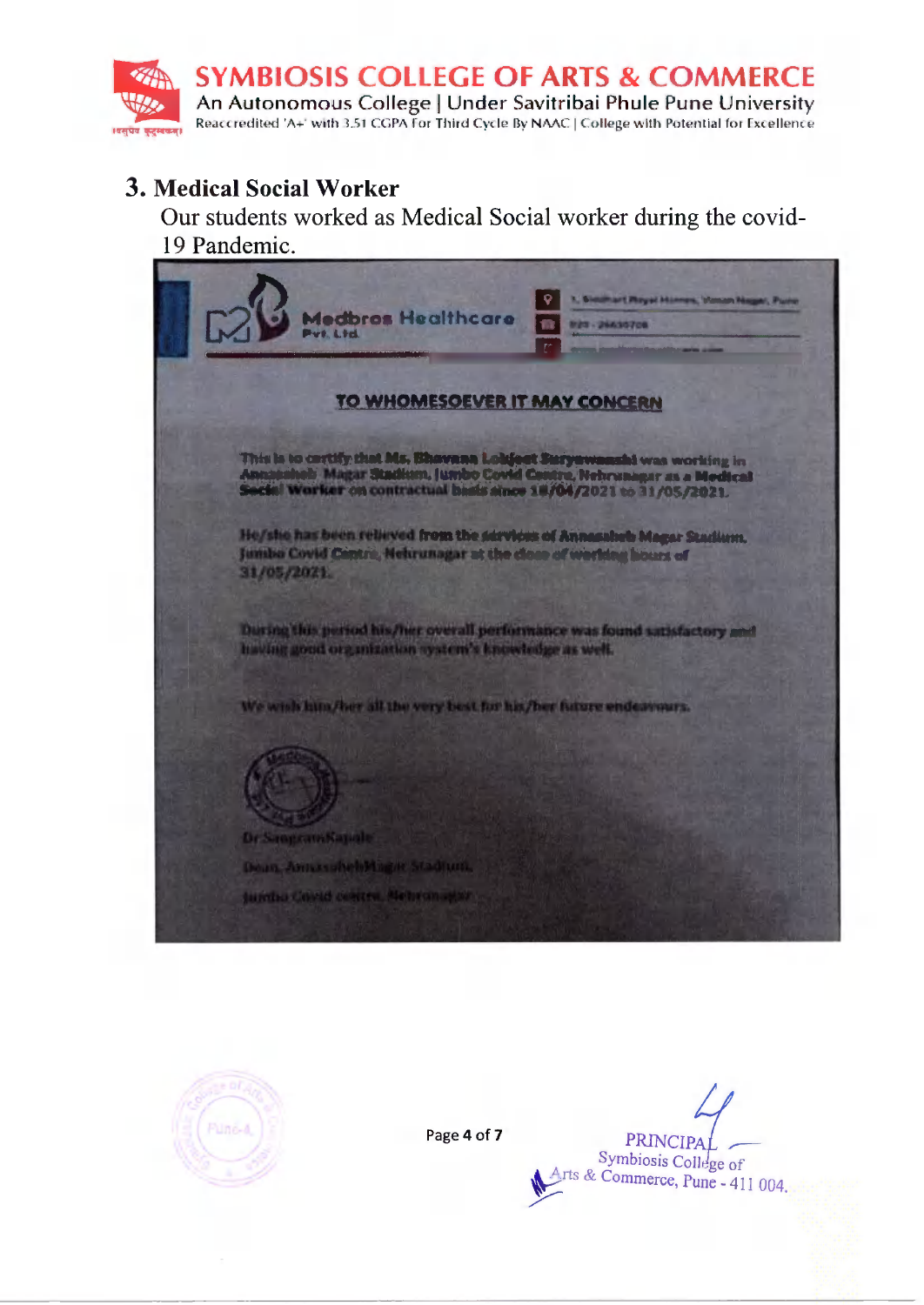**SYMBIOSIS COLLEGE OF ARTS & COMMERCE** 

An Autonomous College | Under Savitribai Phule Pune University Reaccredited 'A+' with 3.51 CGPA For Third Cycle By NAAC | College with Potential for Excellence

### 4. Volunteer at Blood Donation Camp

NSS Volunteers worked as a Volunteers during Blood Donation Camp at various places organised by NGO'S and Hospitals.

|                                                | Open with Google Docs                                                                                                                                    |  |
|------------------------------------------------|----------------------------------------------------------------------------------------------------------------------------------------------------------|--|
|                                                |                                                                                                                                                          |  |
|                                                |                                                                                                                                                          |  |
|                                                | (DISTRICT 3234 D2, REGION INDRAYANI, ZONE I)                                                                                                             |  |
|                                                |                                                                                                                                                          |  |
|                                                | ADD: SUPER COMPUTER INSTITUTE, JANAI HIGHT 4TH PLOOR, PAIT CHOUK, SHOSARI PUNE- 39.<br>Contact No: +919354423456, 9370020103, Email: mmm.sathe@gmail.com |  |
|                                                | <b>Ln Arun Ingale</b><br><b>President</b>                                                                                                                |  |
| <b>Ln Jeeven Somvanshi</b><br><b>Secretary</b> | <b>Ln Dr Anu Gallmad</b><br><b>Treasurer</b>                                                                                                             |  |

#### **VOLUNTEER CERTIFICATE**

**PRESENTID TO** 

#### PRIYANKA PRATAP MOHITE

This is to certify that Miss Priyanka Pratap Mohite of Symbiosis college of Arts and Commerce, Senapati Bapat Road has worked under Lions Ciub, Bhosari and we have received her 200 hours of work during our Campaigns, Blood donation and other social work done during the Pandemic. During the service, we found her a hardworking and dedicated person, she would be an asset of any organization with whom she would be engage. We wish her a brilliant and successful career in her life.

We wish her the best of all their future endeavor

Date of issuance of certificate: 1 April, 2021

Page 5 of 7

**PRINC** Symbiosis College of ts & Commerce, Pline - 411 004.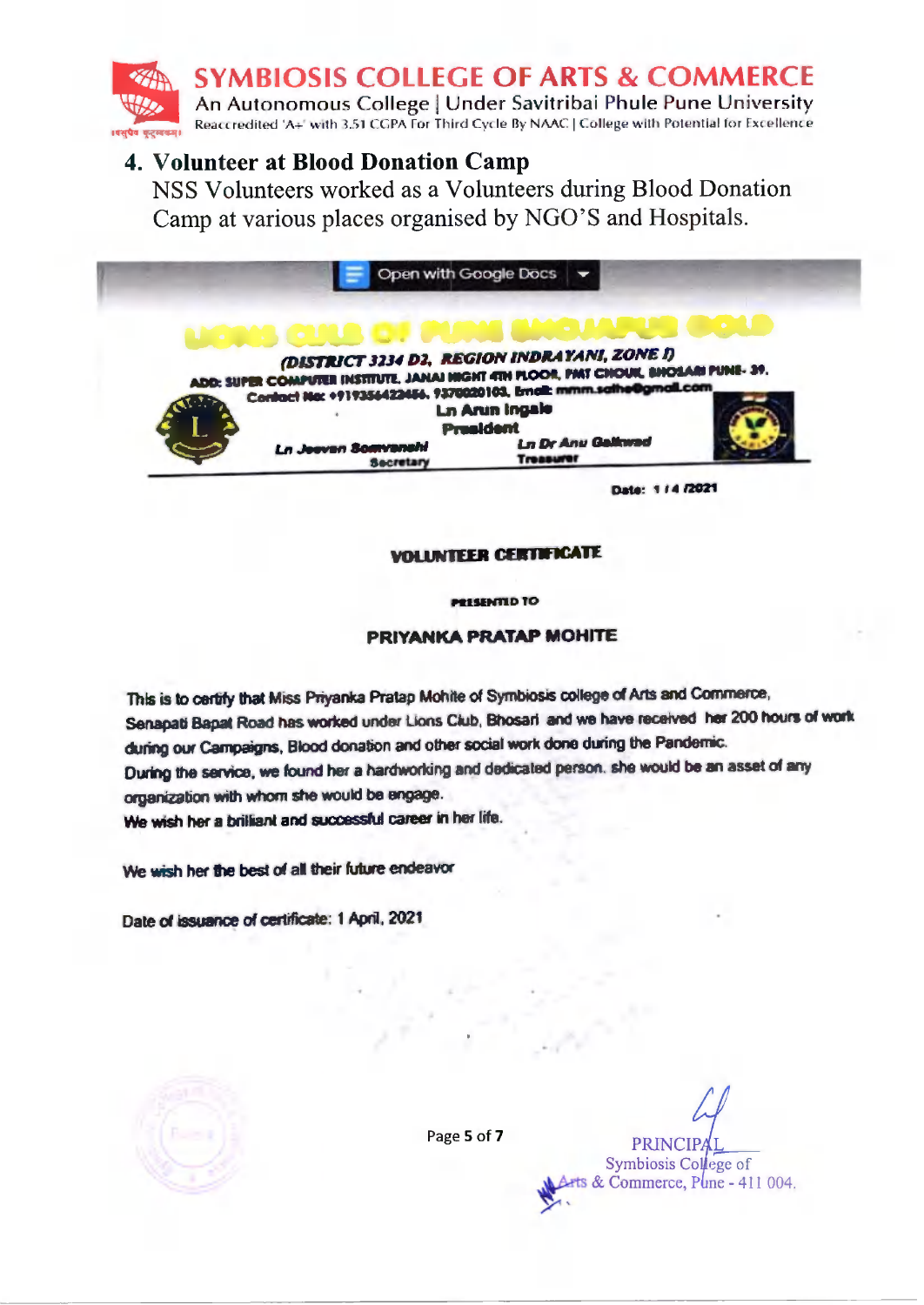**SYMBIOSIS COLLEGE OF ARTS & COMMERCE** An Autonomous College | Under Savitribai Phule Pune University Reaccredited 'A+' with 3.51 CGPA For Third Cycle By NAAC | College with Potential for Excellence

# 5. Plogging Drive:

Plogging is a Swedish term for picking up litter while jogging. Pune Ploggers founded by Vivek Gurav is first of its kind team plogging every weekend in different areas in Pune. Our volunteers have been a part of their team and worked with them for Saturday and Sunday.





Page 6 of 7

PRINCIPAL Symbiosis *dollege* of<br>Arts & Commerce, Pune - 411 004.